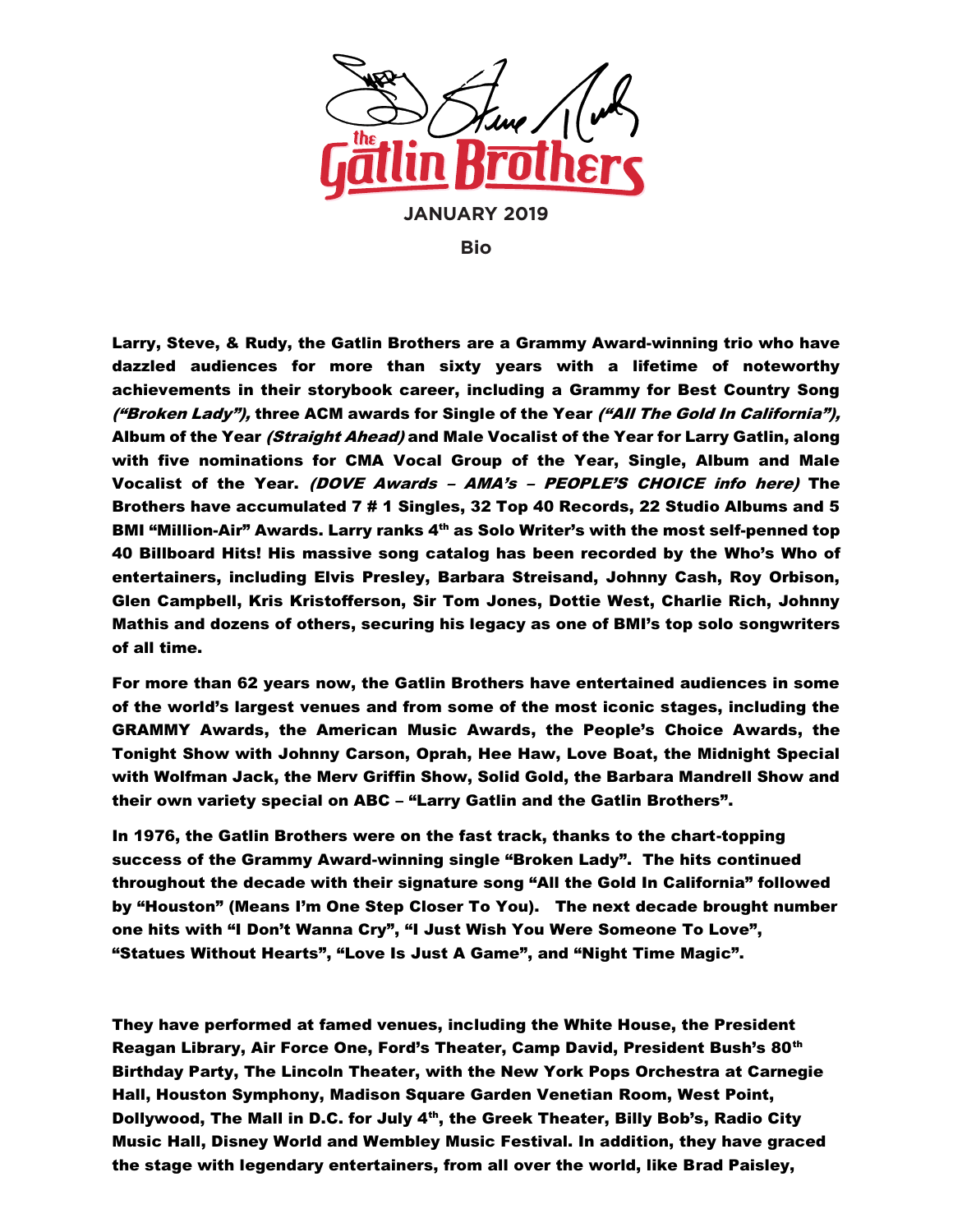Rascal Flatts, Vince Gill and Gospels acts, including the Oak Ridge Boys, the Gaither Vocal Band, the Isaacs and many others.

The brothers have also proudly entertained our U.S. Troops in Kuwait, Qatar, UAE, Germany, & at many military bases in the United States as well. They have appeared at famed sporting events performing the National Anthem for the '85 and '89 World Series, the US Open Tennis Tournament, at Yankee Stadium, the Astrodome, Nissan Titans Stadium, Candlestick Park, Chicago White Sox Ballpark, NHL All Star Hockey Game, Darlington NASCAR Speedway, the Cotton Bowl, Sugar Bowl, Rose Bowl, Giants Stadium, New Orleans Saints Superdome, Dallas Cowboys Stadium, Houston Texans' Reliant Stadium and the 2008 Olympics in Beijing, China. They continued performing throughout the USA for the next 10 years & in 2015 the brothers celebrated 60 years of making music together and released a new album, The Gospel According To Gatlin. Larry wrote & produced a musical, "Quanah" which was performed in April 2017 to rave reviews.

## A little background…

It all began in Abilene, Texas in 1955 when Larry was seven, Steve four and Rudy two. The brothers grew up singing gospel music after listening to James Blackwood and the Blackwood Brothers, Hovie Lister and The Stateman Quartet as well other accomplished gospel artists. As children the brothers would sing for anyone that would listen. Soon they were singing from coast to coast and appeared at the World's Fair in 1964 in New York City. They recorded four Gospel records early in their career. In 1966 Larry went to college where he studied English and Law at the University of Houston. In 1971, he auditioned for the legendary group, the Imperials, Elvis' backup group. While he did not get the job, he met Dottie West, who was the opening act for Jimmy Dean. Dean would later become one of Larry's oldest and best friends. Dottie was initially taken with Larry's resemblance to Nashville songwriter Mickey Newbury. Dottie told him one night in their backstage dressing room at the Landmark Hotel in Las Vegas that he looked so much like Mickey Newbury, that he had to be able to write great songs. Larry returned to Houston and wrote eight songs. He sent them to Dottie and she liked them so much she sent him a plane ticket to Nashville.

Through Dottie, he met Kris Kristofferson, who championed Gatlin's talent as a writer and singer. Kristofferson introduced Larry to Fred Foster at Monument Records which resulted in a recording contract with the label. Larry's first album, The Pilgrim, was released later that year. Johnny Cash wrote the liner notes for the album and dubbed him "The Pilgrim" a name Cash called Larry his entire life. Steve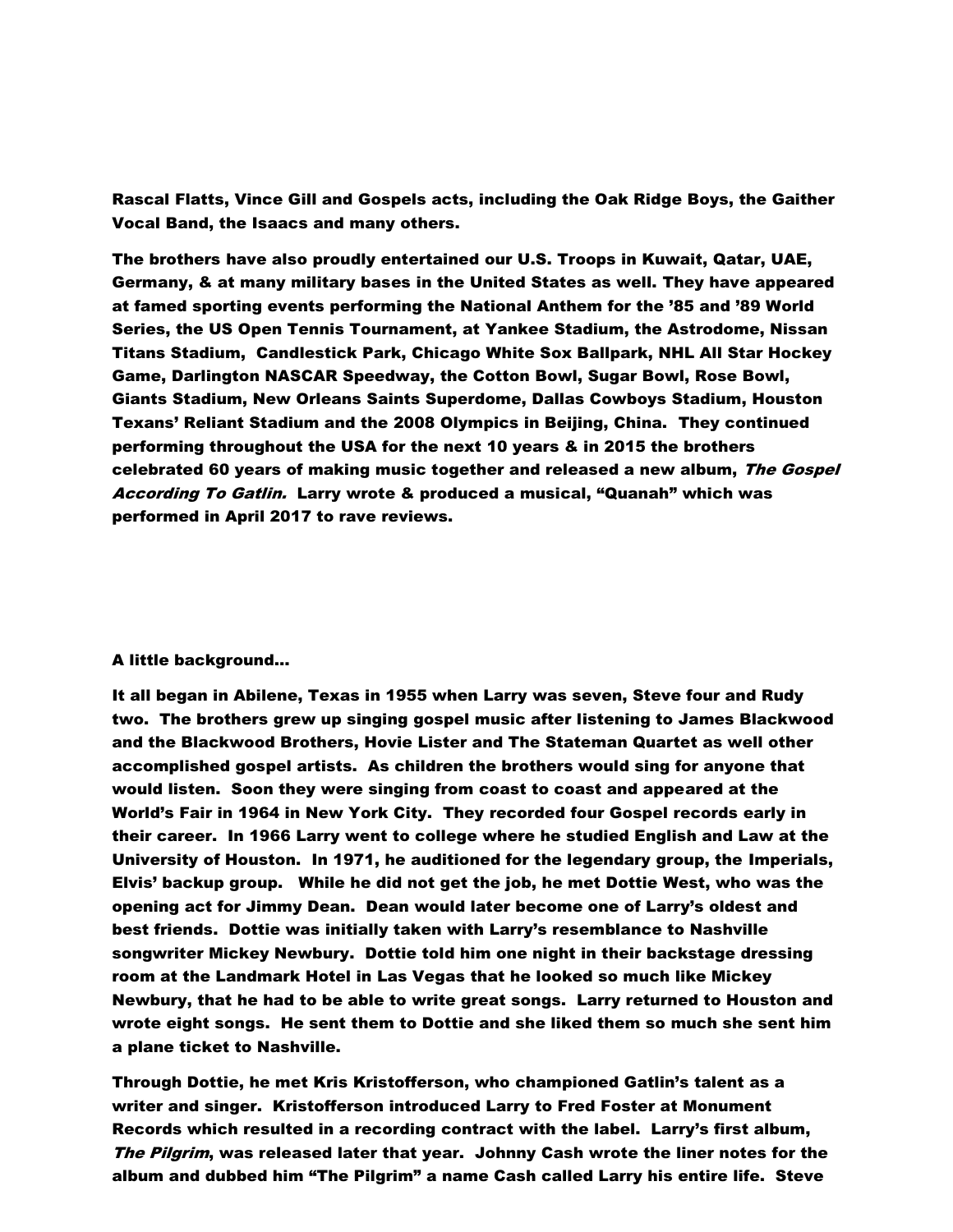and Rudy were still in college at Texas Tech University and in 1975 they moved to Nashville to sing backup with Tammy Wynette. The two later joined Larry in 1976 to form Larry Gatlin & the Gatlin Brothers.

Listed below are a few of the awards, tv shows & venues the brothers have worked. 1964 World's Fair New York City, New York HEW HAW HEW HAW HONEYS Barbara Mandrell TV Show Merv Griffith TV Show Mike Douglas TV Show Gatlin Brothers ABC Special TV Show Solid Gold TV Show Dinah Shore TV Show John Davidson TV Show SALUTE with Dick Clark Johnny Cash Special TV Show Crook & Chase TV Show Midnight Special w Wolfman Jack Love Boat Marty Stuart TV Show Larry's Country Diner Jason Crabb TV Show Pop Goes the County Marty Robbins TV Show Ralph Emory TV Show Tommy Hunter TV Show (Canada) Bill Gaither Videos

Carnegie Hall (New York) AT&T Stadium (Dallas) Wembley Stadium (London) Death Valley (Clemson University) Super Dome (New Orleans) Madison Square Garden (New York) Pontiac Silverdome (Pontiac) Astrodome (Houston) Reliant Field (Houston) Nissan Stadium (Titans Nashville) Yankee Stadium (New York) Rose Bowl (Pasadena, CA)